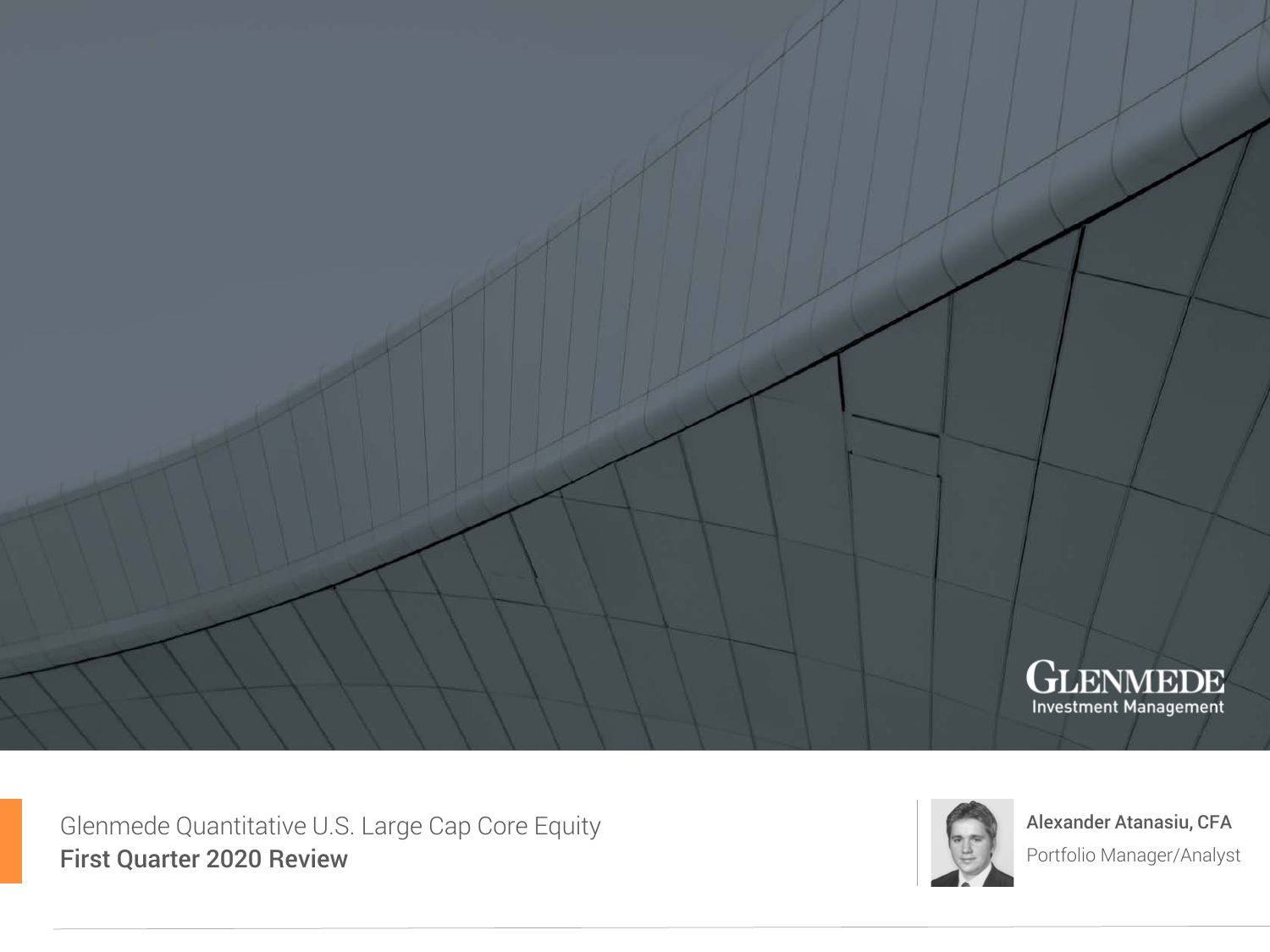## Wide dispersion of equity style returns



#### First Quarter 2020

#### Source: FactSet

All information is as of 3/31/2020, unless otherwise noted, and is subject to change. Investing involves risk. The views expressed represent the opinions of GIM's portfolio managers. In addition, the views are not intended as a recommendation of any sector or product. Past performance is not indicative of future performance. You cannot invest directly in an Index. For GTC Client Use Only.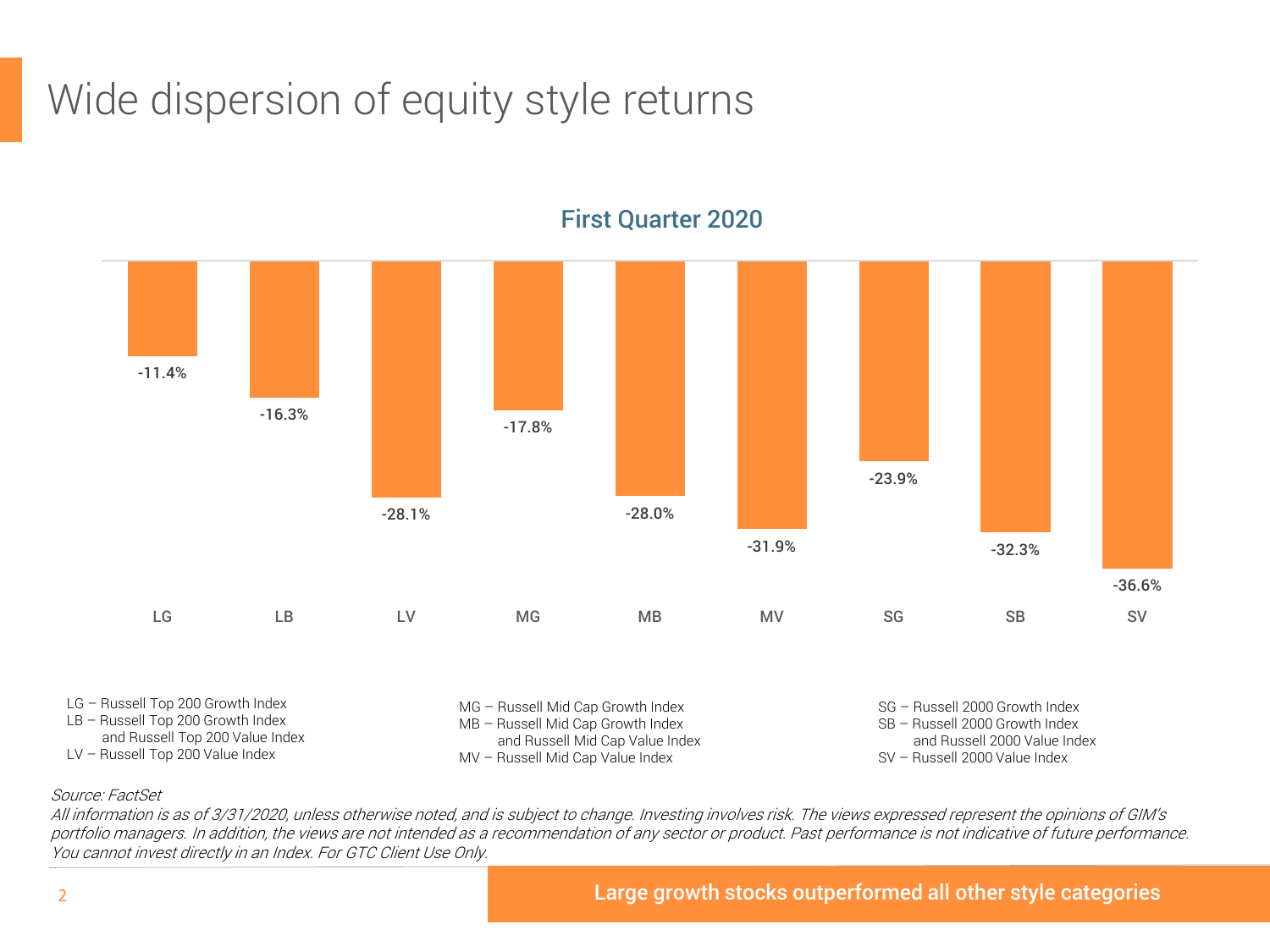### Price-to-earnings attribution analysis summary – Russell 1000

Companies with high Price-to-Earnings (P/E) ratios above 20 outperformed in the market decline while stocks with P/E ratios below 20 underperformed. In the fourth quarter 2019, the strategy benefitted from a lower valuation bias as stocks with P/E ratios under 20 outperformed.

|                          |                   | <b>First Quarter 2020</b>     |                                  |                   | <b>Fourth Quarter 2019</b>    |                                  |
|--------------------------|-------------------|-------------------------------|----------------------------------|-------------------|-------------------------------|----------------------------------|
| <b>Price-to-Earnings</b> | Average<br>Weight | <b>Total</b><br><b>Return</b> | <b>Contribution</b><br>to Return | Average<br>Weight | <b>Total</b><br><b>Return</b> | <b>Contribution</b><br>to Return |
| P/E > 25                 | 45.7              | $-15.4$                       | $-9.3$                           | 46.0              | 6.7                           | 3.1                              |
| $P/E 20 - 25$            | 15.7              | $-16.1$                       | $-2.5$                           | 16.8              | 9.6                           | 1.6                              |
| $P/E$ 15 - 20            | 13.2              | $-23.9$                       | $-2.4$                           | 18.0              | 10.3                          | 2.1                              |
| $P/E_0 - 15$             | 20.6              | $-30.3$                       | $-4.6$                           | 16.3              | 12.5                          | 2.0                              |
| P/E < 0                  | 4.9               | $-31.2$                       | $-1.5$                           | 2.9               | 11.4                          | 0.3                              |
| <b>Total</b>             | 100.0             | $-20.2$                       | $-20.2$                          | 100.0             | 9.0                           | 9.0                              |

#### Source: Glenmede Investment Management LP, FactSet

All information is as of 3/31/2020, unless otherwise noted, and is subject to change. The views expressed represent the opinions of GIM's portfolio managers. Past performance is not indicative of future results. Investing involves risk and as with all investments, loss is possible.. Price/Earnings: ratio of stock price to earnings. Please see page 17 for a description of the strategy's composite and additional performance information. You cannot invest directly in an index. For GTC Client Use Only.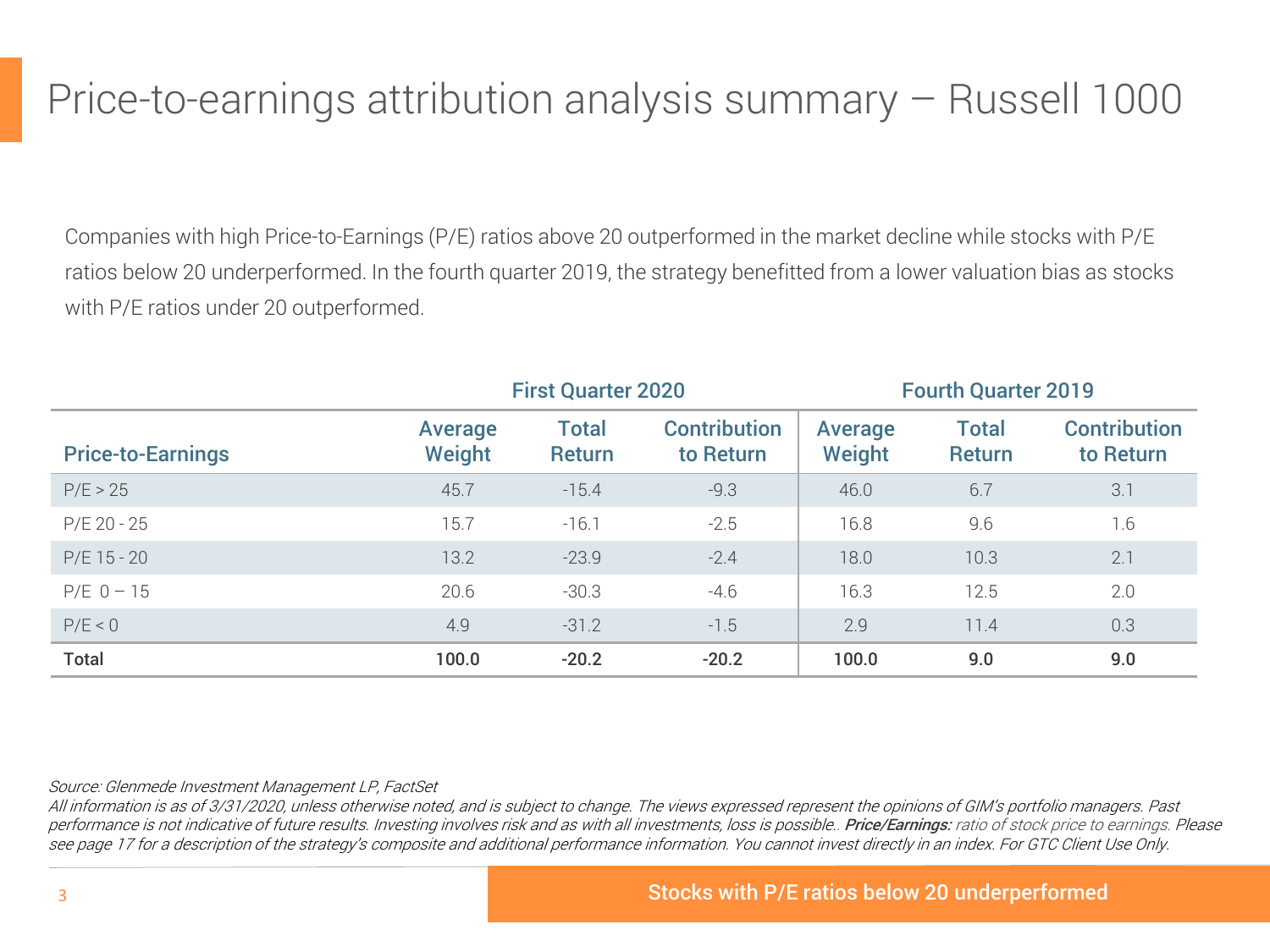### Russell 1000 sector-neutral factor returns through March 31, 2020

| <b>Factor</b>                              |       |       |        |       | Factor Return (Top Quintile vs. Average)* |            |            |
|--------------------------------------------|-------|-------|--------|-------|-------------------------------------------|------------|------------|
|                                            | 1M    | 3M    | 1Y     | 3Y    | 5Y                                        | <b>10Y</b> | <b>20Y</b> |
| Market Capitalization                      | 6.0   | 7.2   | 9.5    | 3.0   | 2.1                                       | 0.3        | (1.5)      |
| Beta 5Y (Lower is Better)                  | 5.6   | 8.3   | 5.6    | 0.9   | 1.5                                       | 0.2        | (0.6)      |
| Return on Equity                           | 4.9   | 4.1   | 5.3    | 1.4   | 0.3                                       | (0.1)      | 0.5        |
| Long Term Debt to Equity (Lower is Better) | 3.9   | 4.4   | 4.4    | 1.2   | 0.3                                       | (1.3)      | (0.4)      |
| Operating Margin                           | 3.7   | 3.3   | 3.9    | 1.9   | 0.9                                       | (0.8)      | (0.5)      |
| Interest Coverage                          | 3.5   | 3.2   | 2.8    | 3.1   | 1.9                                       | (1.0)      | (1.1)      |
| Average                                    | 4.6   | 5.1   | 5.3    | 1.9   | 1.2                                       | (0.5)      | (0.6)      |
|                                            |       |       |        |       |                                           |            |            |
| Price/Earnings (LTM)                       | (3.0) | (5.6) | (8.8)  | (4.1) | (3.0)                                     | (1.0)      | 1.8        |
| Free Cash Flow Yield                       | (3.2) | (5.1) | (6.4)  | (4.7) | (3.7)                                     | (0.5)      | 2.3        |
| Combined Dividend Yield                    | (5.0) | (6.4) | (5.7)  | (1.4) | 0.5                                       | 0.7        | 1.4        |
| Price/Sales                                | (5.1) | (7.1) | (9.5)  | (3.6) | (2.3)                                     | 0.4        | 3.2        |
| Price/Earnings NTM                         | (6.6) | (8.9) | (10.3) | (4.9) | (3.9)                                     | (0.7)      | 2.1        |
| Price/Book                                 | (6.6) | (8.5) | (9.5)  | (5.3) | (4.2)                                     | (0.5)      | 1.8        |
| Average                                    | (4.9) | (6.9) | (8.4)  | (4.0) | (2.8)                                     | (0.3)      | 2.1        |

\*Periods longer than one year are annualized

Sources: Glenmede Investment Research and FactSet

All data as of 3/31/2020, unless otherwise noted. This represents past performance which is not indicative of future results. Investing involves risk and past performance is not indicative of future performance. Please see page 18 for definitions of all the terms presented. For GTC Client Use Only.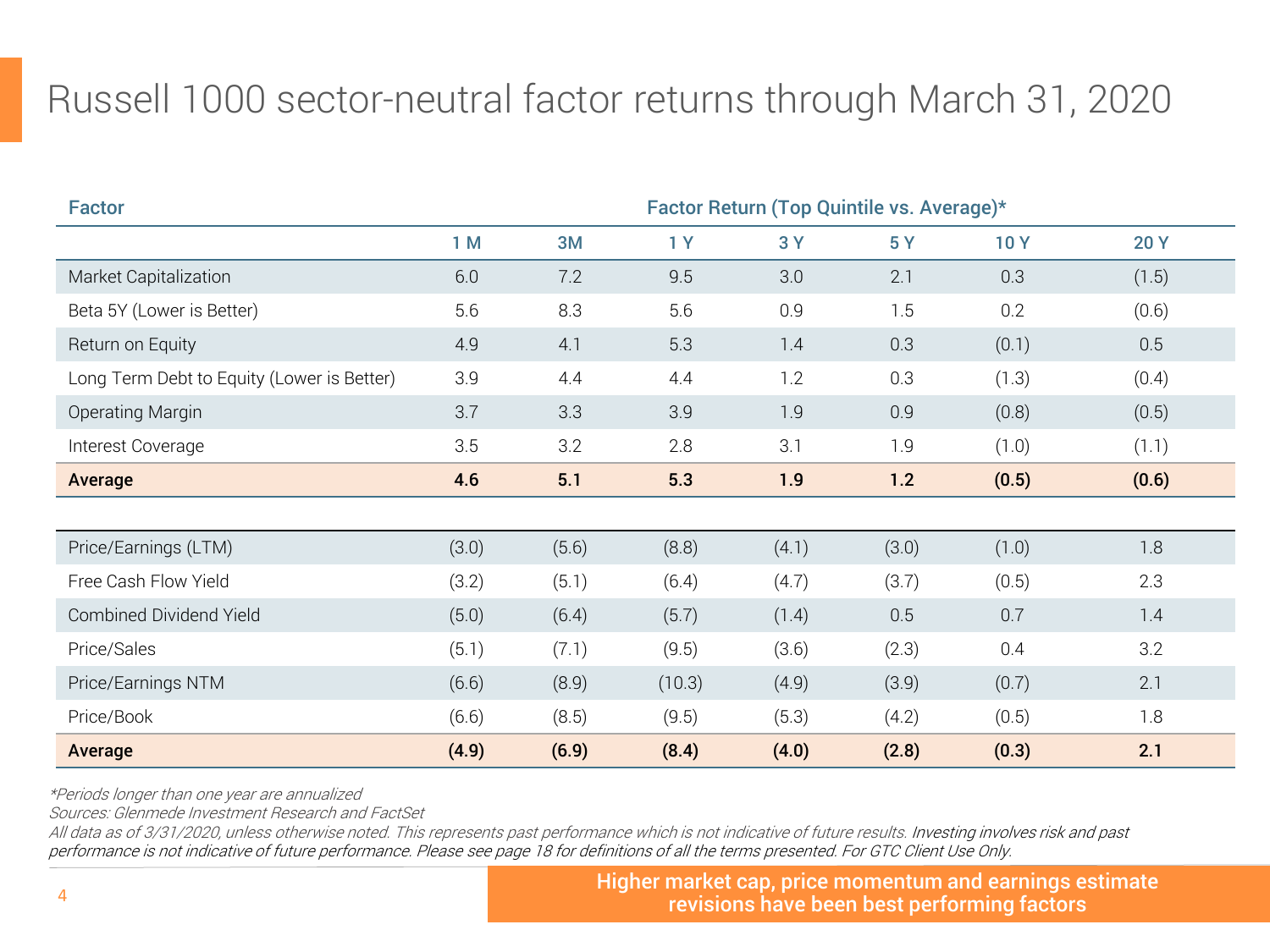### First quarter attribution summary

|                                      | <b>Market Peak</b><br>through Quarter-end |          |          |
|--------------------------------------|-------------------------------------------|----------|----------|
|                                      | $2/19 - 3/31/19$ (%)                      | 1Q20 (%) | 4Q19 (%) |
| Glenmede (gross)                     | $-27.8$                                   | $-26.7$  | 10.1     |
| Glenmede (net)                       | $-27.9$                                   | $-26.8$  | 9.9      |
| Russell 1000 Index Total Return      | $-24.3$                                   | $-20.2$  | 9.0      |
| Excess Return (gross)                | $-3.5$                                    | $-6.5$   | 1.2      |
| Average Stock in Benchmark           | $-30.7$                                   | $-28.9$  | 8.2      |
| Excess Return (gross)                | 2.9                                       | 2.2      | 2.0      |
| Russell 1000 Performance             |                                           |          |          |
| P/E > 20                             | $-21.0$                                   | $-15.6$  | 7.5      |
| P/E < 20                             | $-29.3$                                   | $-28.3$  | 11.4     |
|                                      |                                           |          |          |
| <b>Multi-factor Models</b>           |                                           |          |          |
| Valuation                            | 0.4                                       | $-0.7$   | 7.7      |
| Fundamental                          | 0.9                                       | 0.7      | $-0.2$   |
| Earnings related                     | 0.3                                       | 0.3      | $-0.2$   |
| <b>Technical</b>                     | 0.1                                       | $-0.2$   | $-0.4$   |
| <b>Total Multi-factor</b>            | 1.7                                       | 0.1      | 1.1      |
| MSFT/AAPL/AMZN/GOOGs/FB              | $-0.9$                                    | $-1.7$   | $-0.9$   |
| Relative Market Capitalization       | $-2.9$                                    | $-3.7$   | $-0.4$   |
| Sector Allocations                   | 0.1                                       | $-0.1$   | 0.3      |
| <b>Stock Selection - Financials</b>  | $-1.5$                                    | $-1.9$   | $-0.1$   |
| Other                                | 0.1                                       | 0.8      | 1.1      |
| <b>Total Relative Performance(%)</b> | $-3.5$                                    | $-6.5$   | 1.1      |

Source: Glenmede Investment Management LP, FactSet

All data as of 3/31/2020, unless otherwise noted. This represents past performance which is not indicative of future results. As with all investments, loss is possible. See Additional Disclosures at the end of this document. For Institutional Investor Use Only.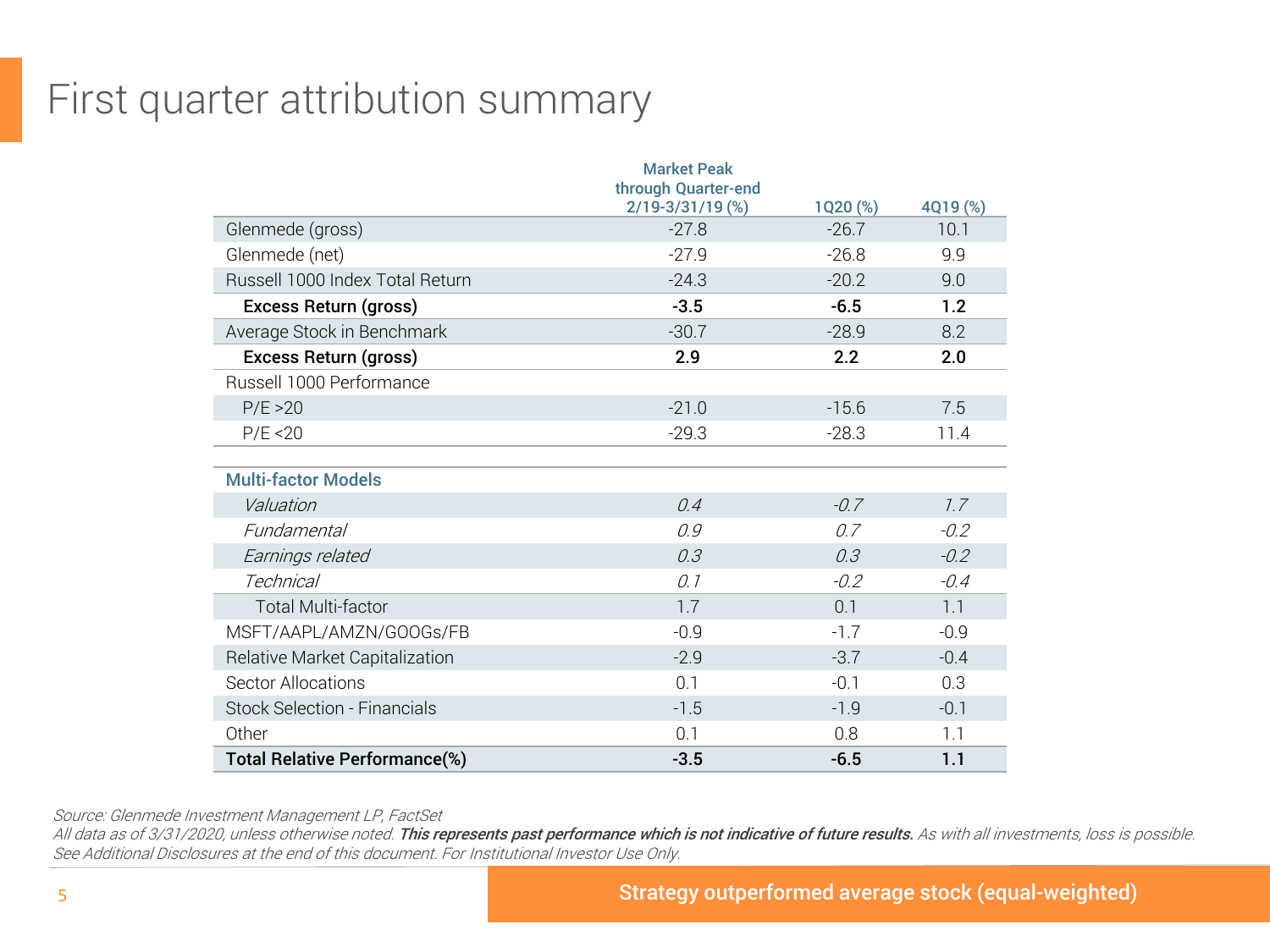### Sector attribution analysis summary

|                               |                                | <b>Large Cap Core</b>         |                               | <b>Russell 1000</b> | Large Cap Core vs.            |                            |  |
|-------------------------------|--------------------------------|-------------------------------|-------------------------------|---------------------|-------------------------------|----------------------------|--|
|                               | <b>Portfolio</b><br>Weight (%) | <b>Total</b><br><b>Return</b> | <b>Index</b><br><b>Return</b> | Equal-Wgt<br>Return | <b>Index</b><br><b>Spread</b> | Equal-wgt<br><b>Spread</b> |  |
| <b>Communication Services</b> | 10.8                           | $-19.1$                       | $-17.4$                       | $-24.5$             | $-1.7$                        | 5.4                        |  |
| <b>Consumer Discretionary</b> | 8.9                            | $-37.7$                       | $-19.8$                       | $-38.1$             | $-17.9$                       | 0.4                        |  |
| Consumer Staples              | 4.8                            | $-14.7$                       | $-13.2$                       | $-16.9$             | $-1.5$                        | 2.3                        |  |
| Energy                        | 3.3                            | $-60.8$                       | $-51.3$                       | $-63.5$             | $-9.5$                        | 2.7                        |  |
| Financials                    | 14.4                           | $-44.1$                       | $-32.6$                       | $-34.1$             | $-11.5$                       | $-10.0$                    |  |
| <b>Health Care</b>            | 14.4                           | $-13.6$                       | $-12.5$                       | $-14.1$             | $-1.2$                        | 0.4                        |  |
| Industrials                   | 8.7                            | $-32.4$                       | $-27.3$                       | $-29.6$             | $-5.2$                        | $-2.8$                     |  |
| Information Technology        | 24.5                           | $-18.8$                       | $-12.5$                       | $-19.3$             | $-6.3$                        | 0.6                        |  |
| <b>Materials</b>              | 2.7                            | $-10.7$                       | $-27.0$                       | $-30.5$             | 16.3                          | 19.8                       |  |
| Real Estate                   | 4.1                            | $-27.4$                       | $-22.9$                       | $-32.0$             | $-4.5$                        | 4.6                        |  |
| <b>Utilities</b>              | 2.5                            | $-29.6$                       | $-14.2$                       | $-16.5$             | $-15.4$                       | $-13.1$                    |  |
| <b>Total</b>                  | 100.0                          | $-27.0$                       | $-20.2$                       | $-28.9$             | $-6.7$                        | 2.0                        |  |

Source: Glenmede Investment Management LP, FactSet

The Russell 1000 Index is an unmanaged, market value weighted index, which measures performance of the largest 1,000 companies in the U.S. equity market. Equal weight is a type of weighting that gives the same weight, or importance, to each stock in a portfolio, and the smallest companies are given equal weight to the largest companies in an equal-weight index portfolio. One cannot invest directly in an index. All data as of 3/31/2020, unless otherwise noted. This represents past performance which is not indicative of future results. As with all investments, loss is possible. Sector weightings are for informational purposes only and do not represent a recommendation or an offer to buy, hold or sell any sector. For Institutional Investor Use Only.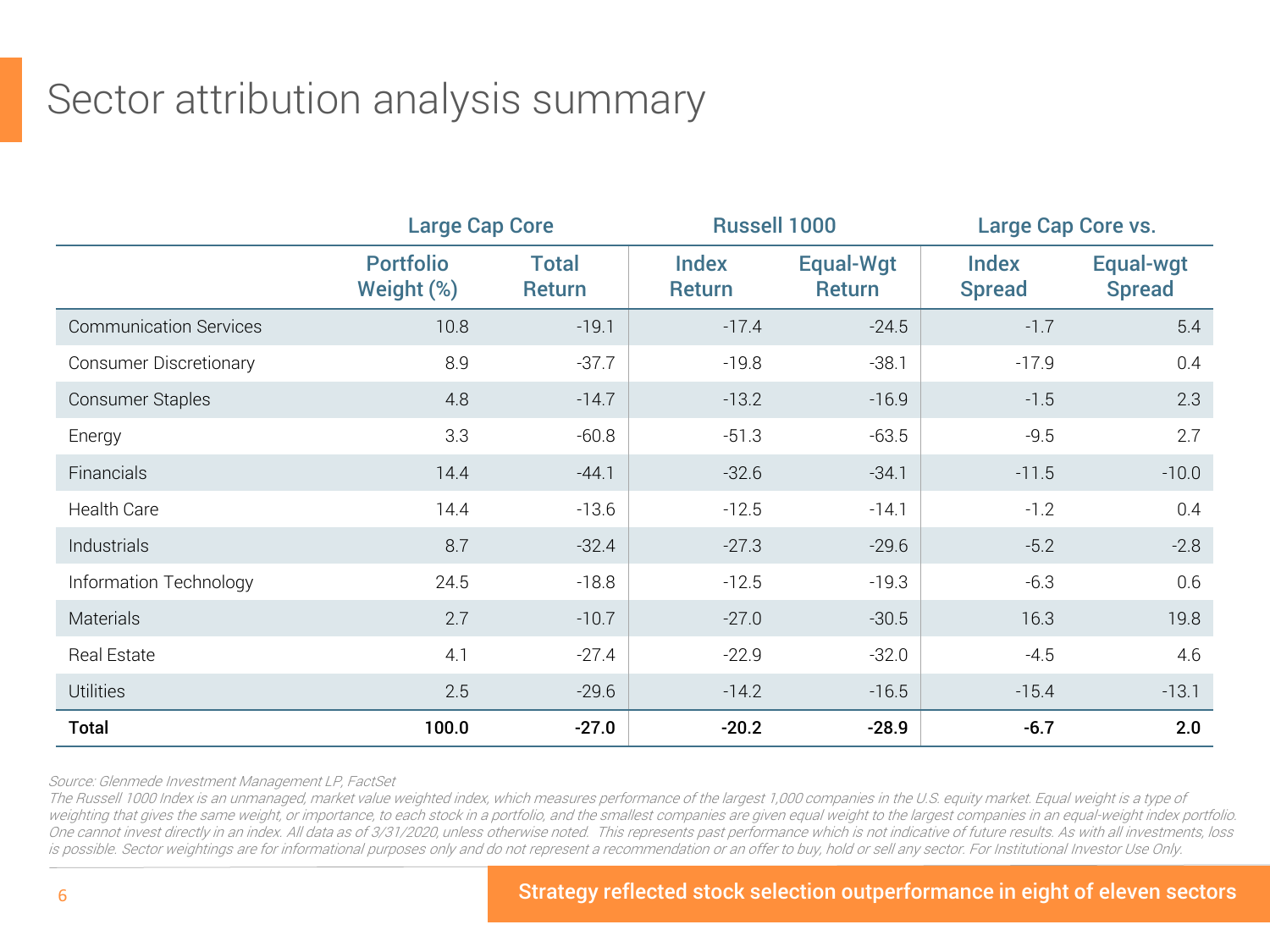### Russell 1000 Growth Index vs. Russell 1000 Value Index

#### Comparative Valuations as of March 31, 2020



#### Gray – 25/75th percentiles

Blue – 5/95th percentiles

Sources: FactSet and Glenmede Investment Management LP (Free Cash Flow Yield includes dividends, excludes financial companies)

All data as of 3/31/2020, unless otherwise noted. The views expressed represent the opinions of the portfolio managers. There can be no assurance that the same factors would result in the same index contributions, weightings or decisions being made in the future. In addition, the securities mentioned may or may not be currently held in the portfolio and are not a recommendation to buy or sell. Past performance is not indicative of future performance. For Institutional Investor Use Only.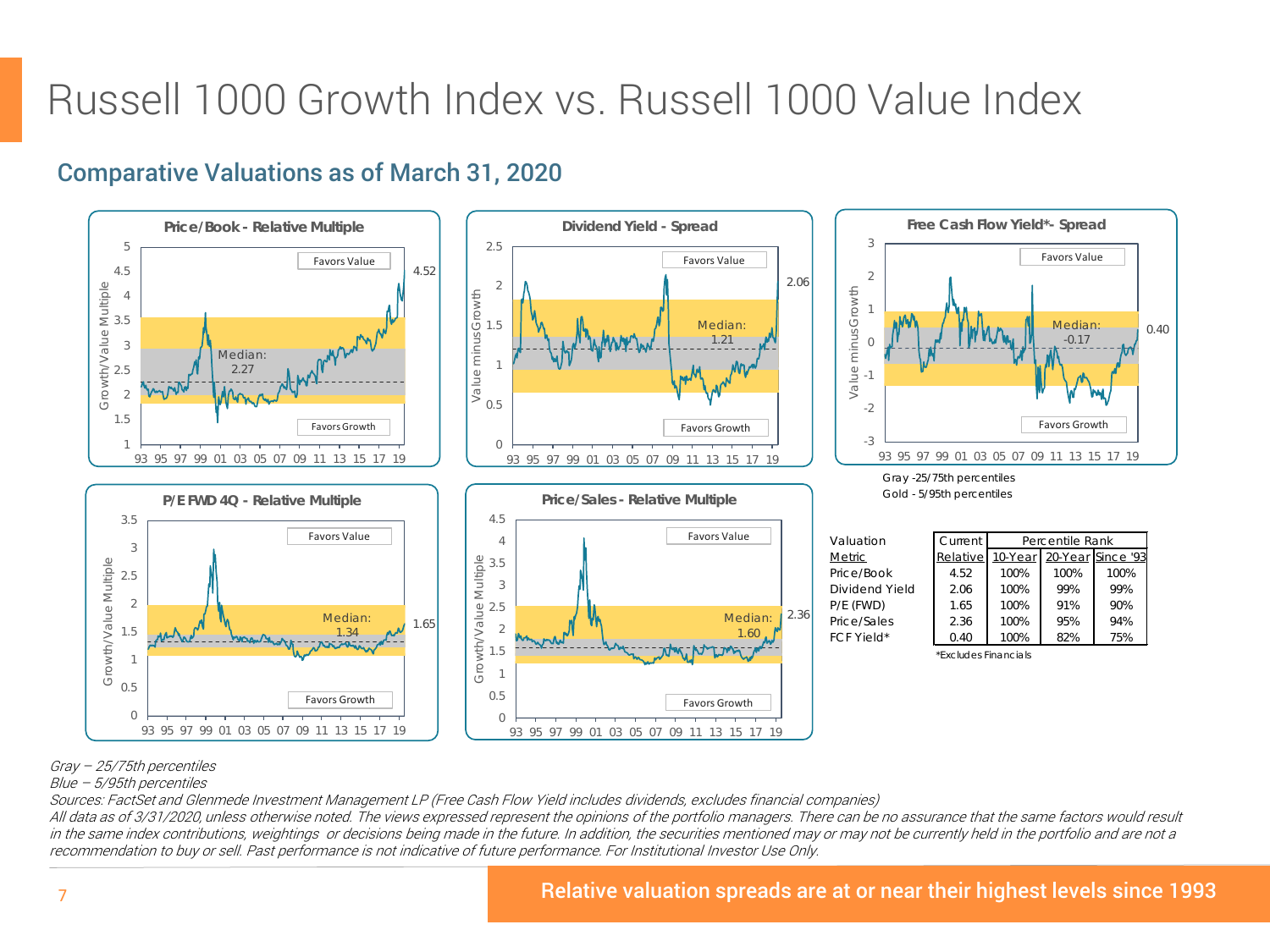### Five largest constituents account for nearly 20% of S&P 500 Index



#### Five Largest Companies in S&P 500 Index (Orange)

Post One-Year Return | Post Three-Year Return Top Five Weight **Average Negative** Frequency | Average Negative **Frequency** >14% -5.2% 71.6% -5.3% 73.0% **12.5% to 14%** -0.5% 57.2%  $-2.6\%$  53.6% 11% to 12.5% 1.1% 49.7% 0.2% 33.0% <11% 2.0% 39.8% 1.1% 62.8% All Periods -0.9% 54.4% -1.6% 73.0%

Relative Performance Relative to S&P 500 Index

Top 5 Names: 3/00: MSFT, CSCO, GE, INTC, XOM 11/08: XOM, PG, GE, T, JNJ 3/20: AAPL, MSFT, AMZN, GOOGs, FB

Sources: Glenmede Investment Research and FactSet

All data as of 3/31/2020, unless otherwise noted. This represents past performance which is not indicative of future results. As with all investments, loss is possible. See Additional Disclosures at the end of this document. For Institutional Investor Use Only.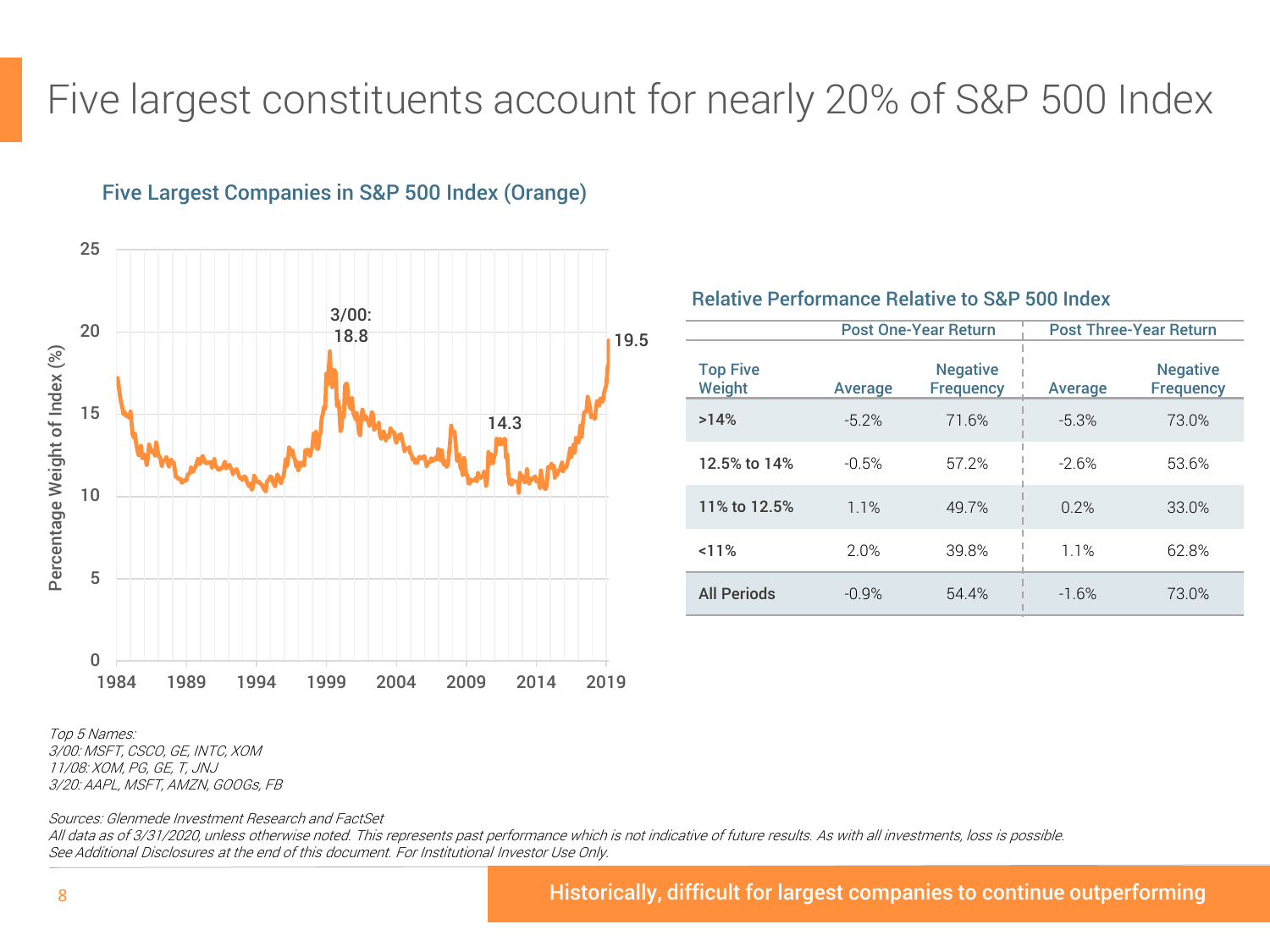During broad sell offs, stocks with larger capitalizations typically have better liquidity which results in better performance



**Selected Index Returns - Major Bear Market Declines (2/19-3/23/20, 8/28/08-3/9/09, 3/19/02-10/9/02)**

Sources: Glenmede Investment Research and FactSet

All data as of 3/31/2020, unless otherwise noted. This represents past performance which is not indicative of future results. As with all investments, loss is possible. See Additional Disclosures at the end of this document. For Institutional Investor Use Only.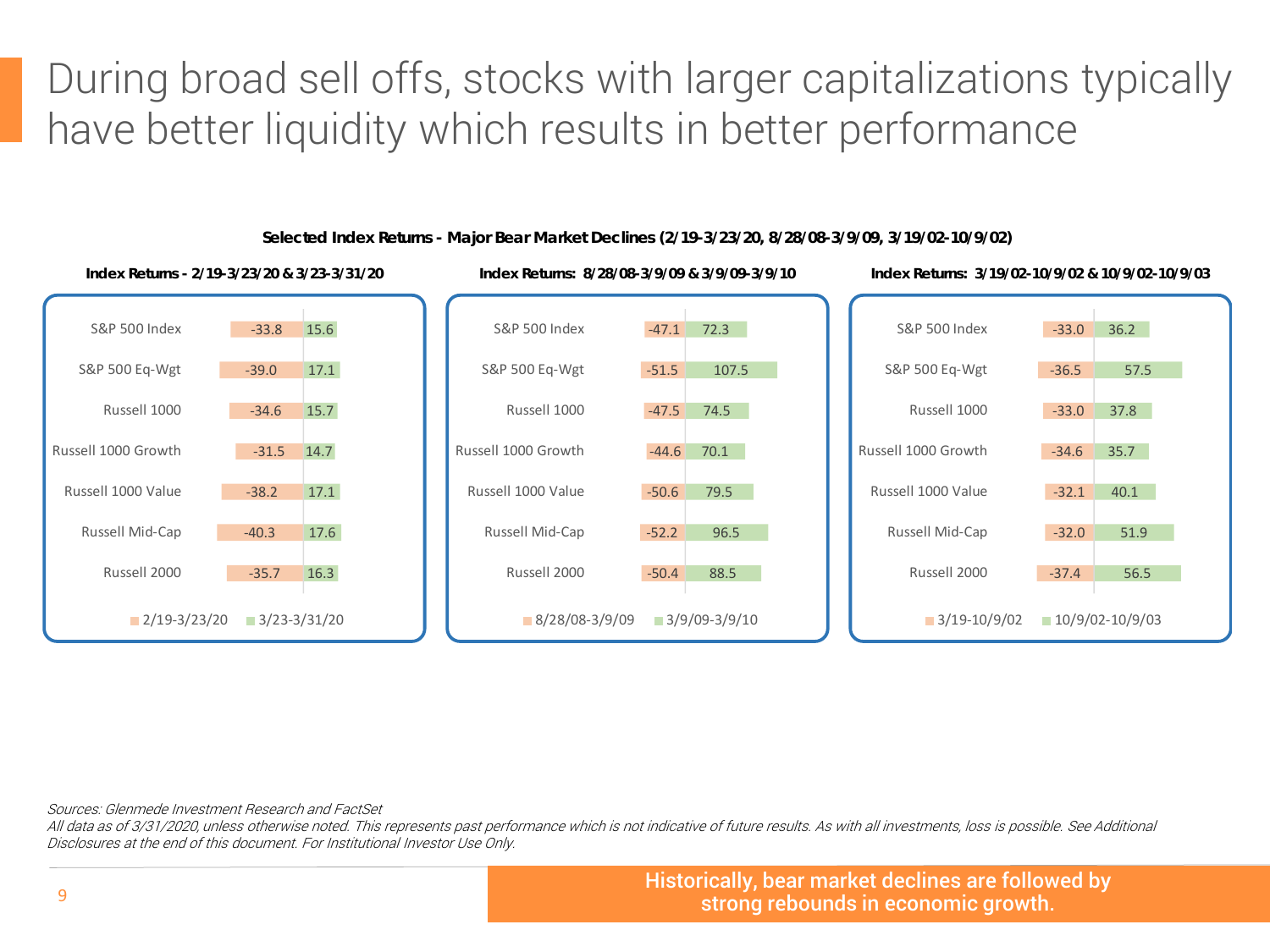### Worst performing sectors in recent bear markets usually outperform other sectors in recovery



**S&P Sector Returns - 2/19-3/23/20 & 3/23-3/31/20 S&P Sector Returns: 8/28/08-3/9/09 & 3/9/09-3/9/10 S&P Sector Returns: 3/19/02-10/9/02 & 10/9/02-10/9/03**

Sources: Glenmede Investment Research and FactSet

All data as of 3/31/2020, unless otherwise noted. This represents past performance which is not indicative of future results. As with all investments, loss is possible. See Additional Disclosures at the end of this document. For Institutional Investor Use Only.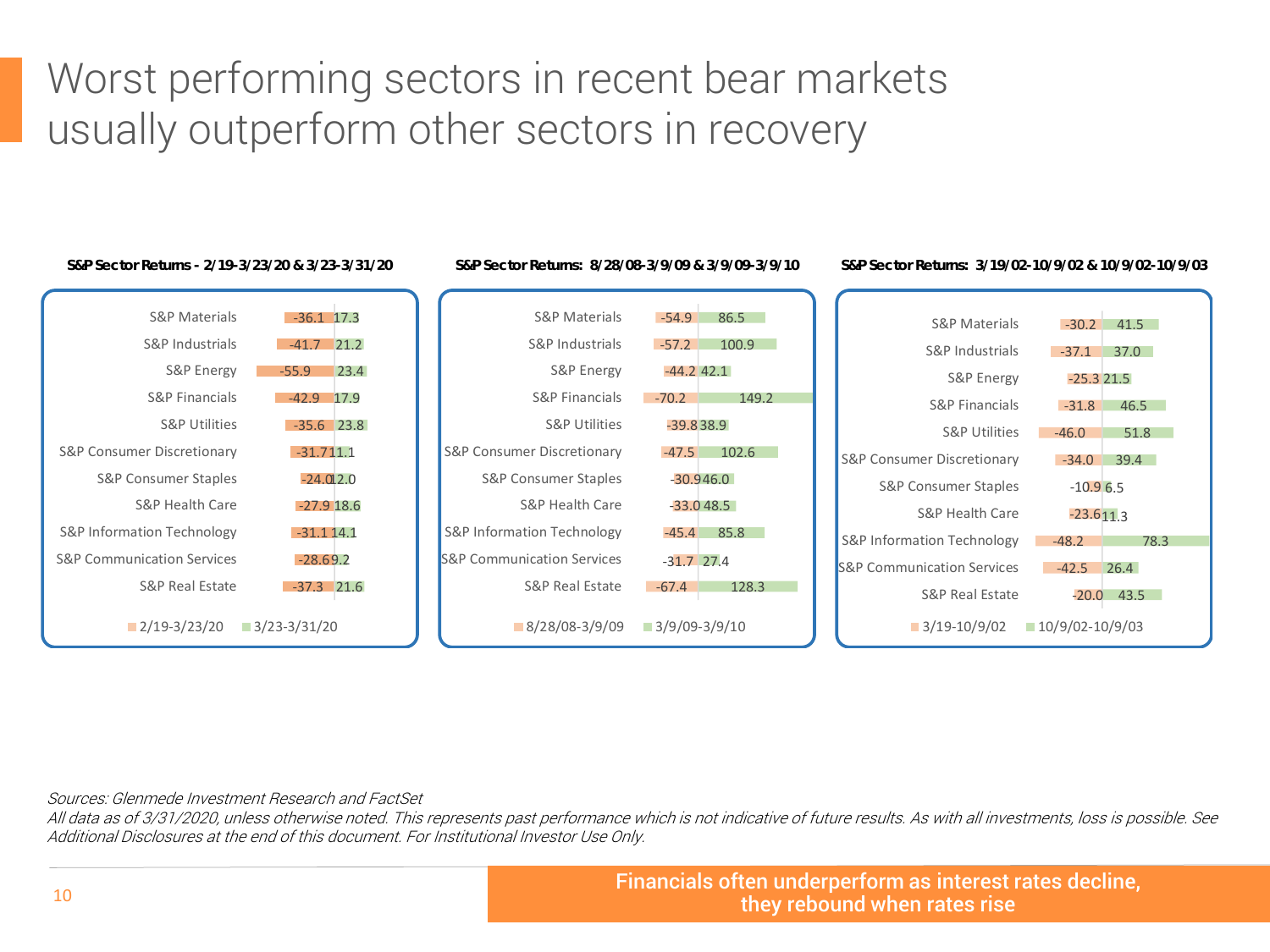## Diversified portfolio with attractive attributes

|                                                | <b>Quantitative U.S.</b><br><b>Large Cap Core Equity</b> | <b>Russell</b><br>1000 |
|------------------------------------------------|----------------------------------------------------------|------------------------|
| <b>Price/Earnings (Fiscal Year 1)</b>          | 11.9                                                     | 16.9                   |
| <b>EPS Historical 5-yr Growth Rate</b>         | 15.4                                                     | 13.3                   |
| <b>Free Cash Flow Yield</b><br>(ex-financials) | 5.7                                                      | 2.8                    |
| Dividend Yield (%)                             | 2.5                                                      | 2.3                    |
| Dividend 5-Yr. Growth (%)                      | 14.2                                                     | 10.6                   |
| Return On Equity (%)                           | 23.9                                                     | 22.5                   |

Source: FactSet

All data as of 3/31/2020, unless otherwise noted. This represents past performance which is not indicative of future results. As with all investments, loss is possible.. See Additional Disclosures at the end of this document. For Institutional Investor Use Only.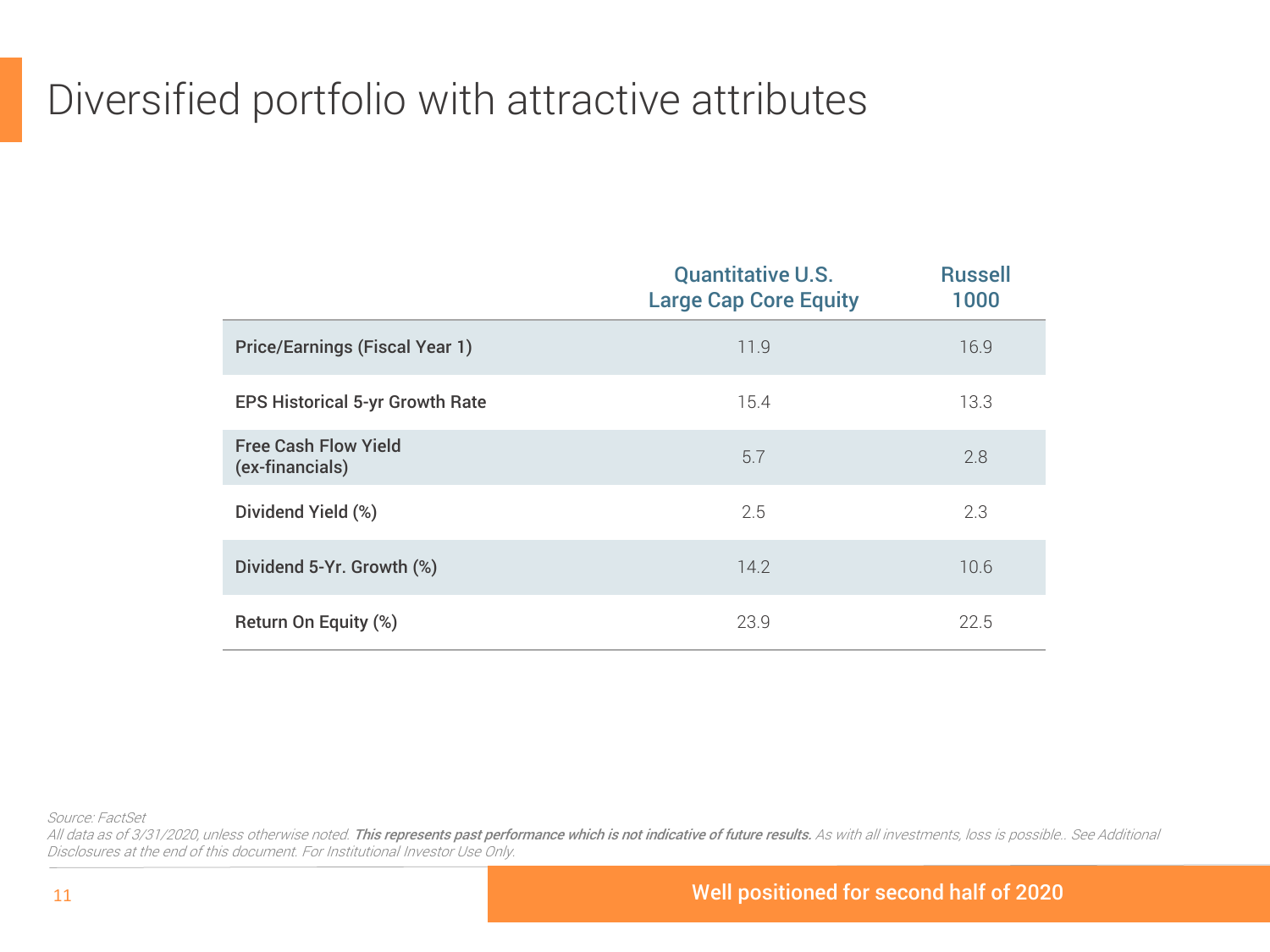### Attractive relative P/E discount

0% -5% Relative P/E Premium (Discount) Relative P/E Premium (Discount) -10% -12.2% -15% -20% -25% -29.4% -30% -35% 2003 2005 2007 2009 2011 2013 2015 2017 2019

Quantitative U.S. Large Cap Core Equity vs. Russell 1000 Index Relative P/E (Fiscal Year 1)

Sources: FactSet and Glenmede Investment Management LP

All data as of 3/31/2020, unless otherwise noted. The views expressed represent the opinions of the portfolio managers. There can be no assurance that the same factors would result in the same decisions being made in the future. Past performance is not indicative of future performance. For Institutional Investor Use Only.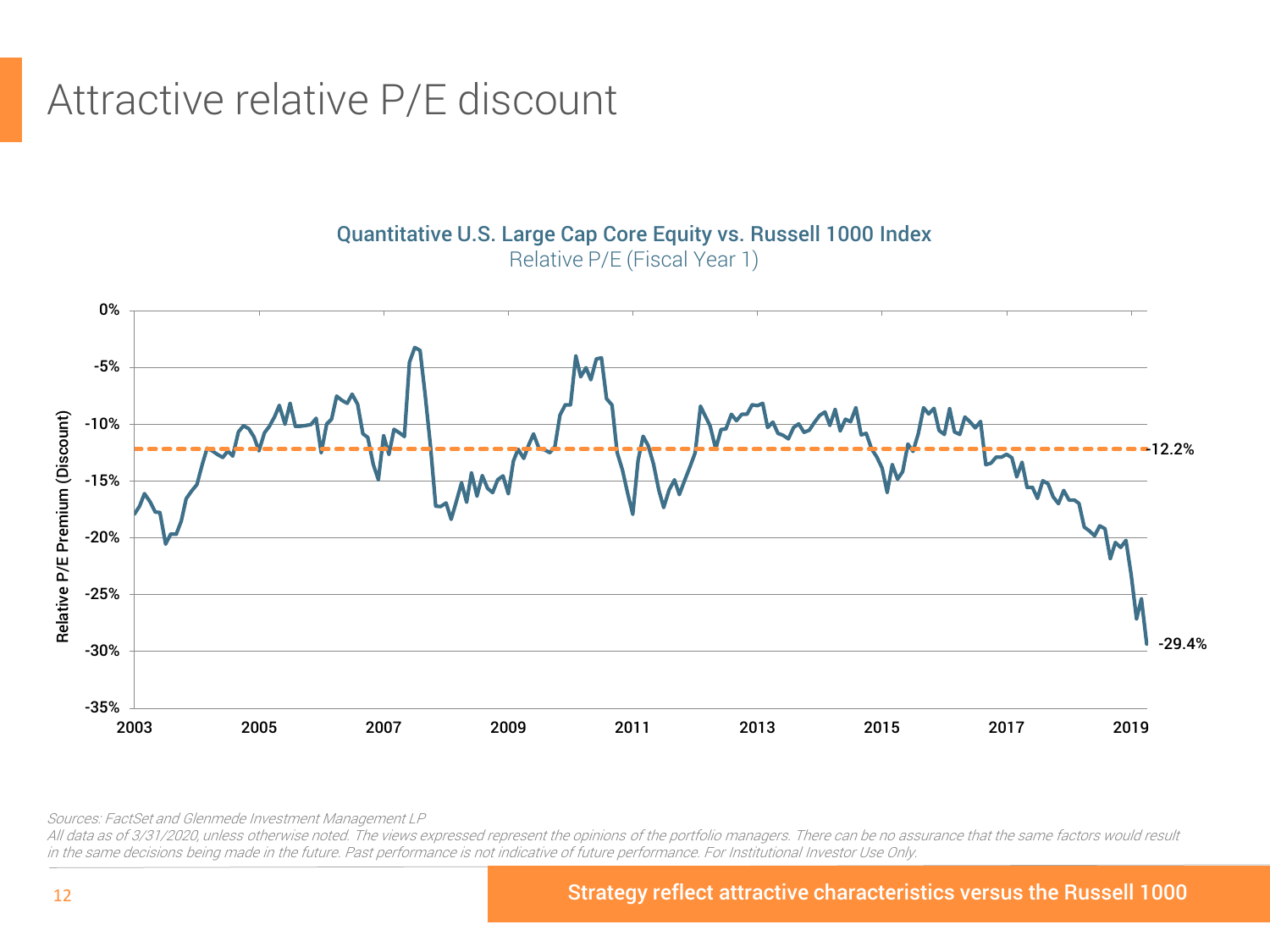### Team contacts

### Platforms and Sub-Advisory

Jeffrey W. Coron, CIMA Director of Institutional and Intermediary Distribution Direct: 215-419-6627 Email: jeffrey.coron@glenmede.com

#### Institutions and Consultants

Samantha Lowry Director of Institutional Markets Direct: 215-419-6741 Email: samantha.lowry@glenmede.com

#### Client service

Kent E. Weaver, CFA Director of Client Service Direct: 215-419-6687 Email: kent.weaver@glenmede.com

#### Advisors

#### **Northeast**

Michael Goold, CIMA Business Development Officer Direct: 215-419-6903 Email: michael.goold@glenmede.com

#### Southeast and Midwest

Jason Laird Business Development Officer Direct: 215-419-6902 Email: jason.laird@glenmede.com

#### West and Southwest

Kevin Heckman, CFA Business Development Officer Direct: 215-419-6193 Email: kevin.heckman@glenmede.com

Jarrett Naiden Business Development Associate Direct: 215-419-6793 Email: jarrett.naiden@glenmede.com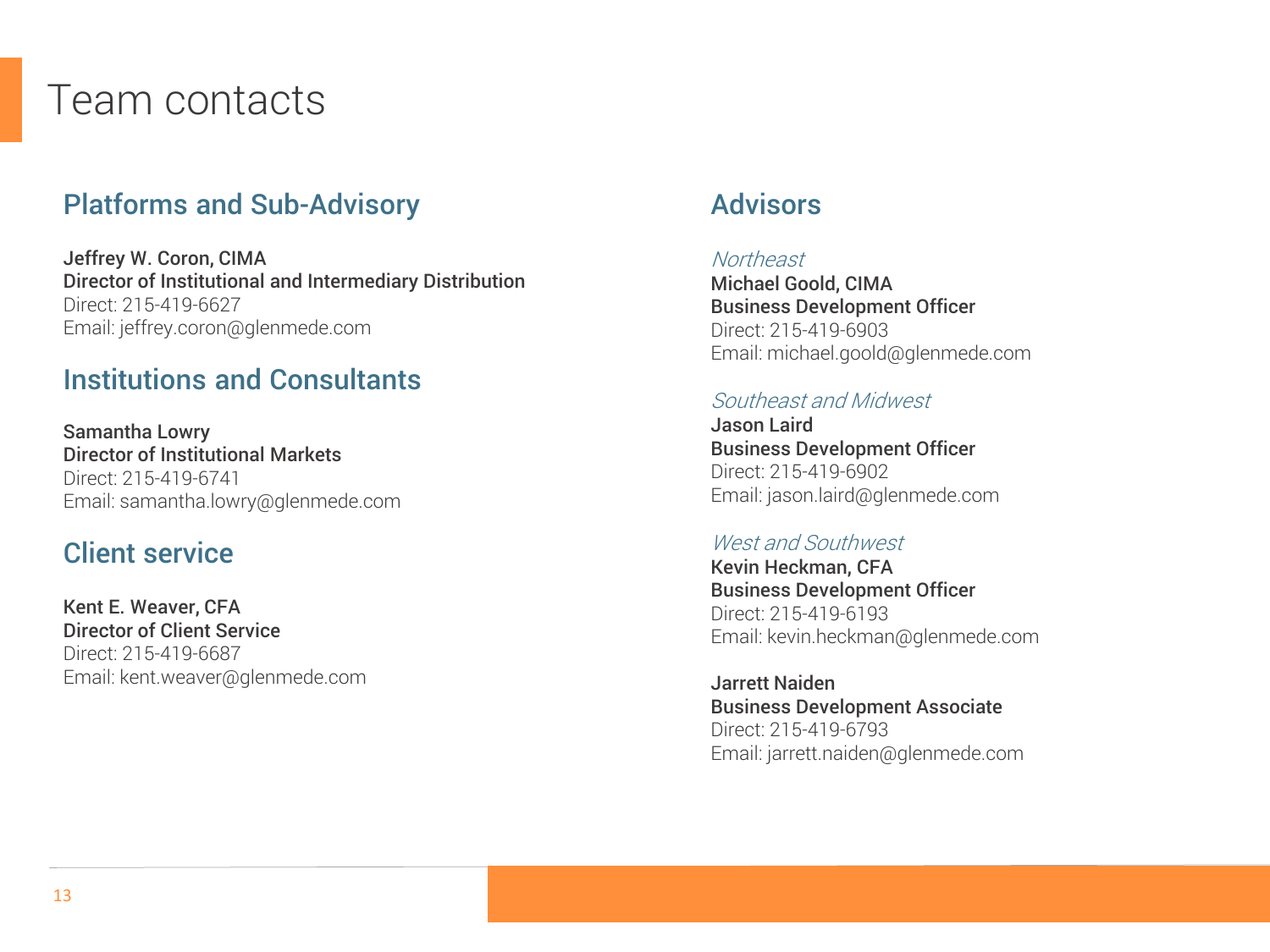# Additional information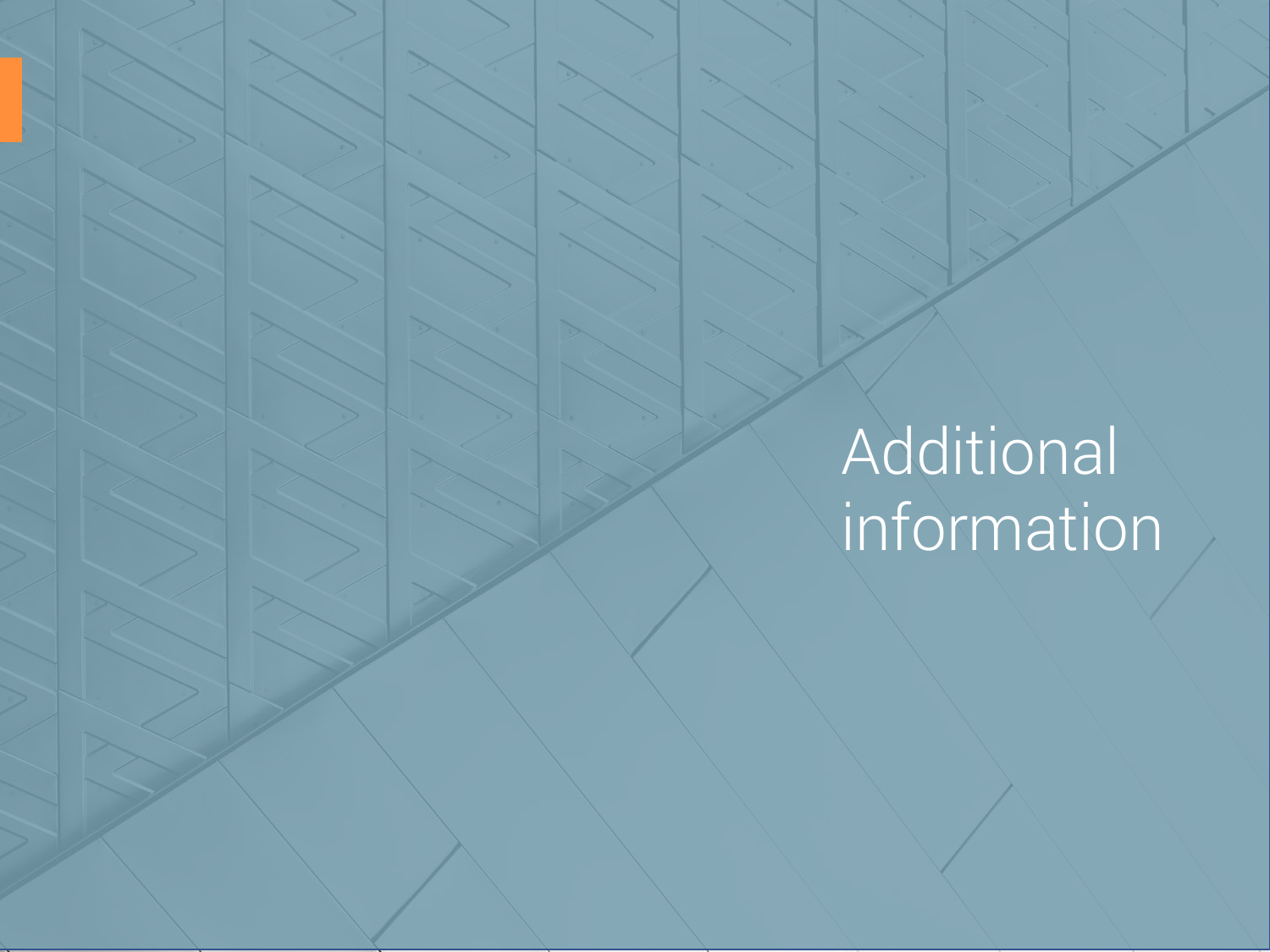## Composite performance presentation

#### Quantitative U.S. Large Cap Core Equity Composite April 1, 2002 through December 31, 2019

| Period    | Returns<br>Gross of Fees<br>(%) | <b>Returns Net</b><br>of Fees $(\%)$ | Russell 1000<br>Index $(\%)$ | Composite<br>3YR Std<br><b>Deviation</b> | Russell 1000<br>3YR Std<br><b>Deviation</b> | Number of<br>Accounts | Composite<br><b>Market Value</b><br>(\$millions) | <b>Total Firm</b><br><b>Market Value</b><br>(\$millions) | Percentage | Internal Std<br>of Firm Assets Deviation (%) |
|-----------|---------------------------------|--------------------------------------|------------------------------|------------------------------------------|---------------------------------------------|-----------------------|--------------------------------------------------|----------------------------------------------------------|------------|----------------------------------------------|
| 2019 Year | 24.54                           | 23.63                                | 31.42                        | 12.5%                                    | 12.0%                                       | 204                   | 3.112                                            | 15,063                                                   | 21%        | 0.46                                         |
| 2018 Year | (7.15)                          | (7.85)                               | (4.78)                       | 11.3%                                    | 11.0%                                       | 191                   | 3,073                                            | 14,589                                                   | 21%        | 0.29                                         |
| 2017 Year | 25.25                           | 24.34                                | 21.69                        | 10.2%                                    | 10.0%                                       | 194                   | 3,478                                            | 17,598                                                   | 20%        | 1.12                                         |
| 2016 Year | 11.77                           | 10.94                                | 12.06                        | 10.8%                                    | 10.7%                                       | 153                   | 2.612                                            | 14,642                                                   | 18%        | 0.68                                         |
| 2015 Year | 2.16                            | 1.40                                 | 0.92                         | 11.1%                                    | 10.5%                                       | 121                   | 2,107                                            | 13,053                                                   | 16%        | 0.49                                         |
| 2014 Year | 16.88                           | 16.02                                | 13.24                        | 10.7%                                    | 9.1%                                        | 77                    | 1,044                                            | 9,753                                                    | 10%        | 0.91                                         |
| 2013 Year | 38.89                           | 37.89                                | 33.11                        | 14.5%                                    | 12.3%                                       | 60                    | 511                                              | 7,147                                                    | 7%         | 0.69                                         |
| 2012 Year | 18.47                           | 17.60                                | 16.42                        | 17.2%                                    | 15.4%                                       | 31                    | 204                                              | 5,929                                                    | 3%         | 0.37                                         |
| 2011 Year | 3.81                            | 3.04                                 | 1.50 <sub>1</sub>            | 19.9%                                    | 19.0%                                       | 21                    | 131                                              | 5,243                                                    | $2\%$      | 0.45                                         |
| 2010 Year | 18.93                           | 18.05                                | 16.10                        |                                          |                                             | 31                    | 163                                              | 4,992                                                    | 3%         | 0.68                                         |

| Annualized Performance - Period Ending December 31, 2019 |               |                    |              |  |  |
|----------------------------------------------------------|---------------|--------------------|--------------|--|--|
|                                                          | Return (%)    | Return $(%)$       | Russell 1000 |  |  |
| Period                                                   | Gross of Fees | <b>Net of Fees</b> | Index $(\%)$ |  |  |
| 1 Year                                                   | 24.54         | 23.63              | 31.42        |  |  |
| 3 Year                                                   | 13.14         | 12.31              | 15.05        |  |  |
| 5 Year                                                   | 10.58         | 9.77               | 11.48        |  |  |
| 10 Year                                                  | 14.66         | 13.81              | 13.54        |  |  |
| Since Inception                                          | 9.92          | 9.10               | 8.37         |  |  |

#### Separate Account Fee Schedule:

| First \$10 million | 0.75% on market value                   |
|--------------------|-----------------------------------------|
|                    | Next \$40 million 0.55% on market value |
|                    | Next \$50 million 0.45% on market value |
| Thereafter         | 0.40% on market value                   |

#### Past performance is not indicative of future performance.

Glenmede Investment Management, LP (the "Firm" or GIM) claims compliance with the Global Investment Performance Standards (GIPS®) and has prepared and presented this report in compliance with the GIPS standards. Glenmede Investment Management, LP has been independently verified for the period of 01/01/1993 to 06/30/2019. The verification reports are available upon request. Verification assesses whether (1) the firm has complied with all the composite construction requirements of the GIPS standards on a firm-wide basis and (2) the firm's policies and procedures are designed to calculate and present performance in compliance with the GIPS standards. Verification does not ensure the accuracy of any specific composite presentation.

Glenmede Investment Management, LP, a registered Investment Advisor, is an affiliate of the Glenmede Trust Company, NA (GTC). Effective January 1, 2007, the Investment Product Management Group of GTC became Glenmede Investment Management, LP. All performance prior to January 1, 2007, shown here as the performance of GIM, was previously reported as the performance of the Investment Product Management Group of the Glenmede Trust Company. "Firm" assets are defined as all assets managed by the Glenmede Investment Management, LP. All returns are calculated in US Dollars. A complete list of firm composites and performance is available upon request.

The Quantitative U.S. Large Cap Core Equity Composite objective is to provide maximum long-term return with reasonable risk to principle, by investing in domestic stocks of the Russell 1000 and Standard & Poor's 500 universes and in large cap ADRs. Prior to 03/31/2018, this composite was known as the Large Cap Equity Composite.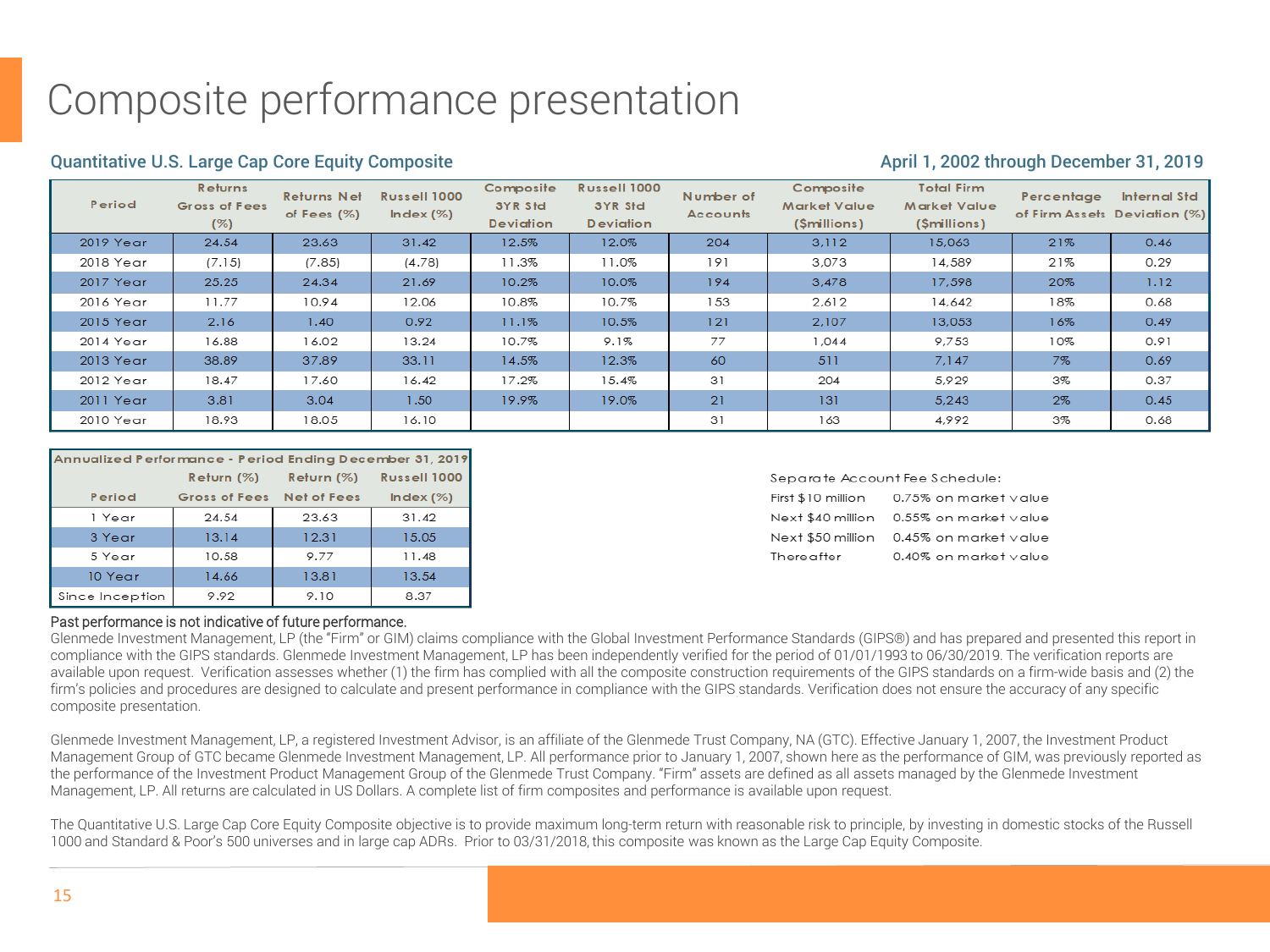### Composite performance presentation

#### Quantitative U.S. Large Cap Core Equity Composite

The composite was created on 04/01/2005 and has an inception date of 04/01/2002. The composite is comprised of all the Glenmede Investment Management, LP Large Cap Equity nonrestricted, discretionary, actively managed accounts over \$250,000. Accounts are included in the composite beginning with the first full month of performance through the last full month of performance. Accounts falling below the minimum or experiencing net cash flows of 30% or greater of beginning market value are excluded from the composite for that month. This composite was formerly known as Large Cap 100. Performance results are calculated on a total return basis and include all realized and unrealized capital gains and losses as well as dividends and interest. Portfolios in the composite presented record transactions based on trade date. Portfolio performance calculations are time-weighted to account for periodic contributions and withdrawals. Composite returns consist of size-weighted portfolio returns using beginning of period values to weight portfolio returns. Monthly linking of interim performance results is used to calculate year-to-date and annual returns. All of the composite's valuations and returns are computed and stated in U.S. Dollars. Additional information regarding the Firm's policies for valuing portfolios, calculating performance and preparing compliant presentations, is available upon request. The gross of fee returns reflect composite performance results that include transaction costs. Net of fee returns reflect composite performance results that have been adjusted to reflect a deduction for investment management fees at the highest model rate of 0.75% reflected on the performance presentation.

Internal Standard Deviation measures the consistency of a composite's performance results with respect to the individual portfolio returns within that composite. The dispersion of the gross returns of each composite is calculated by the asset-weighted deviation method. Only portfolios that have been managed for the full period have been included in the presented dispersion calculations of each composite. For periods with five or fewer portfolios, disclosure of dispersion and the number of accounts is not presented. The three-year annualized expost standard deviation measures the variability of the gross composite and index returns over the preceding 36-month period.

The Russell 1000 Index is an unmanaged, market value weighted index, which measures performance of the largest 1,000 companies in the U.S. equity market. One cannot invest directly in an index.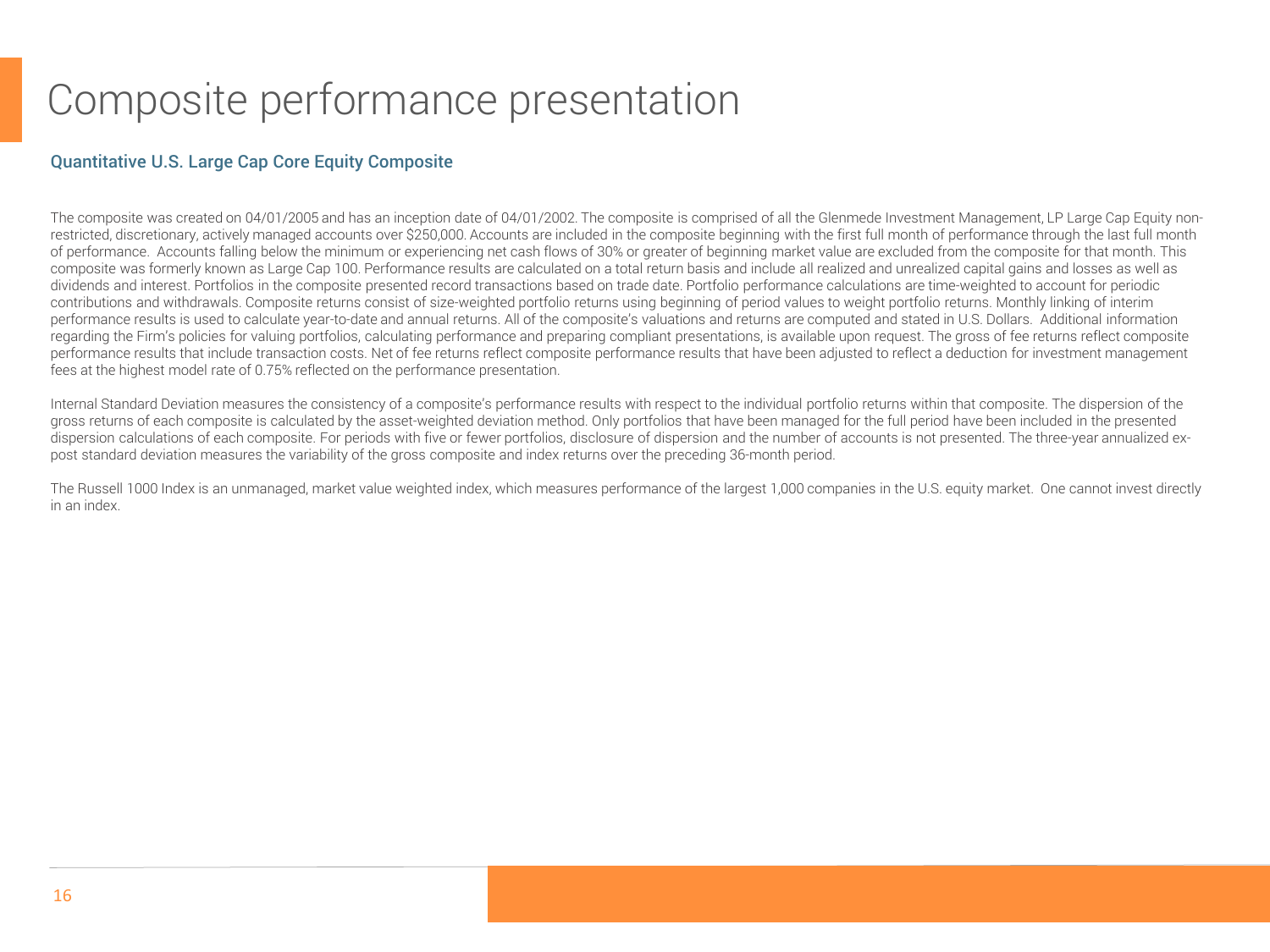### **Disclosures**

All materials presented are illustrative and for discussion purposes with professional or sophisticated investors. This presentation contains confidential and proprietary information of Glenmede Investment Management, LP ("GIM") and should be shared only with those persons assisting a prospect or investor with the selection of managers or investment strategies who agree to keep it confidential. These materials should not be circulated to others with the express approval of GIM.

Nothing in this document alters the terms and conditions of the relationship between GIM and its client, which are governed by the Investment Management Agreement or other similar documentation.

This document has no regard to the specific investment objectives, financial situation or particular needs of any recipient and is not a solicitation or offer to buy or sell securities. Though all factual information herein was gathered in good faith and is believed to be accurate, no representation or warranty is provided in relation to the accuracy or reliability, nor is this document intended to be a complete statement or summary of the markets, securities, risks or developments referred to. This material should not be regarded by recipients as a substitute for the exercise of their own judgement. Opinions or objectives expressed herein are the current opinions or objectives as of the dates indicated, and may differ from those expressed by other persons or business units affiliated with GIM, which may use different assumptions or criteria. GIM is under no obligation to update opinions as they change.

References to the manager's investment process and objectives, including but not limited to investment screens, portfolio constraints and risk control are intended to provide the recipient with an idea of the portfolio manager's goals. There is not a guarantee of such goals will not be changed, or that the current goals can be achieved. All investment has risk.

All performance results reported are historical. PAST PERFORMANCE IS NOT INDICATIVE OF FUTURE RESULTS. Unless otherwise indicated, performance numbers included herein are reported gross of management fees. You will be charged management fees and management and other fees reduce returns. To see the performance of the relevant composite net of a standardized set of fees, ask your GIM contact for a GIPS Compliant Presentation. Performance of individual accounts during the indicated period may be lower or higher than the performance in the composite.

Price to Earnings (P/E): ratio of stock price to earnings. 3-Year EPS Growth: historical earnings per share growth over the last3 years. Return on Equity (ROE): net income divided by equity. Free Cash Flow Yield: an indicator that compares free cash flow and market cap. It is a representation of the income (free cash flow) created by an investment. A yield of 12 percent means that a company is generating 12 percent of its Market Capitalization in free cash flow yearly. Dividend Yield: a dividend expressed as a percentage of a current share price.